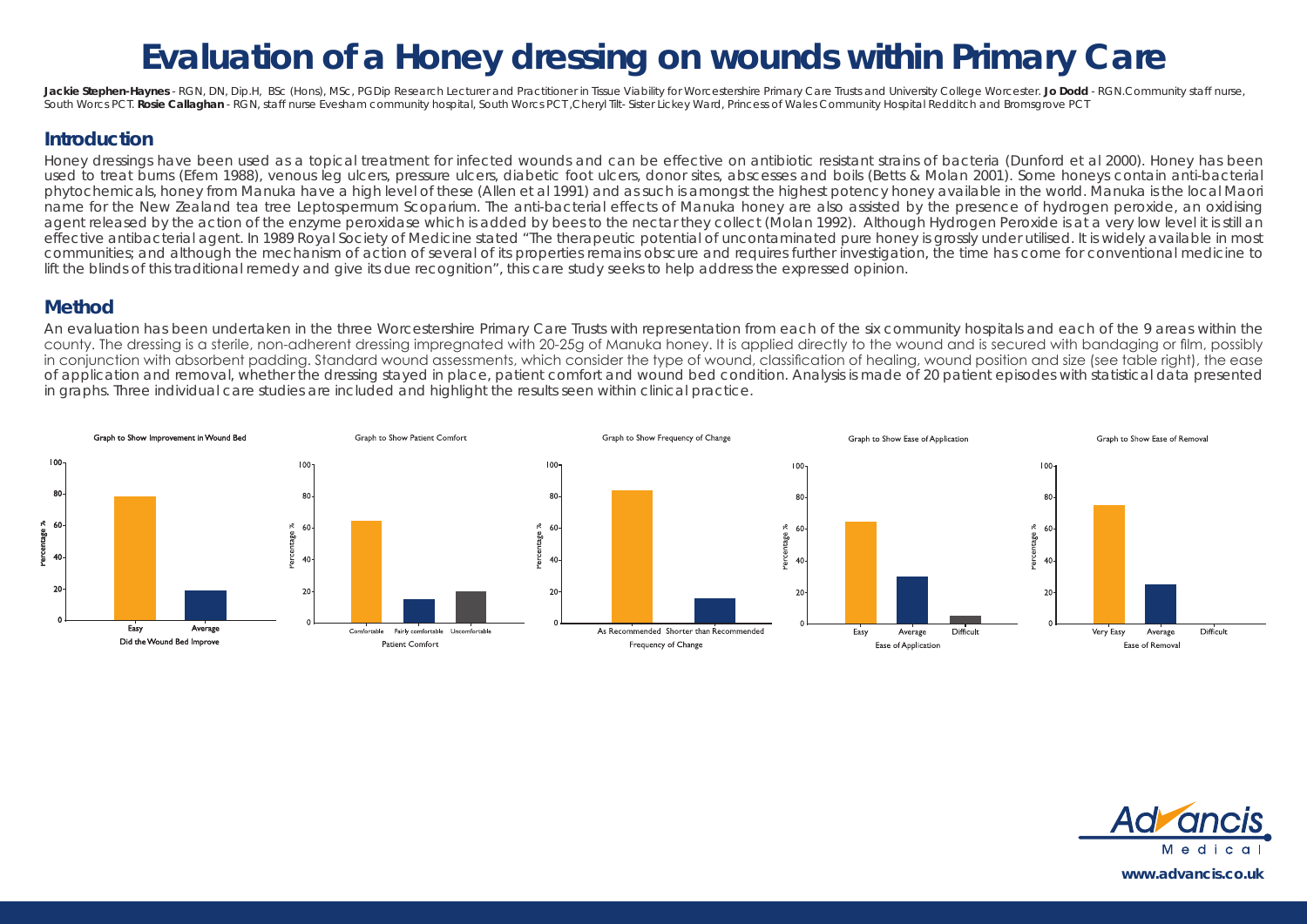| <b>Patient</b>  | <b>Allergies</b>                                         | <b>Wound type</b>        | <b>Wound</b><br>classification   | <b>Wound position and size</b>                                            | <b>Dressing previously used</b>                      |
|-----------------|----------------------------------------------------------|--------------------------|----------------------------------|---------------------------------------------------------------------------|------------------------------------------------------|
|                 | None                                                     | Leg ulcers               | Arterial leg ulcers              | Left ankle right leg all round                                            | Advance                                              |
| $\overline{2}$  | History of reaction to some wound<br>management products | Chronic leg ulcer        |                                  |                                                                           | Intrasite comformable                                |
| 3               | <b>None</b>                                              | Leg ulcers               | Mixed ateology                   | <b>Both lower legs</b>                                                    | Aquacel soft-ban K-Plus                              |
| $\overline{A}$  | None                                                     | Ischaemic ulcer leg      | Ulcer right lower leg            |                                                                           | Mepilex Border                                       |
| 5               | <b>None</b>                                              | Leg ulcer                | Venous leg ulcer                 | Right lower leg                                                           | N/A Dressing and Compression                         |
| 6               | Hydrocolloids                                            | Ulcer to right foot      | Venous ulcer                     | Right top of foot                                                         | Mepilex Border                                       |
| $\overline{7}$  | <b>None</b>                                              | Chronic leg ulcer        | Sloughy infected mixed aeteology |                                                                           | <b>lodoflex</b>                                      |
| 8               | None                                                     | Leg ulcer                | Venous leg ulcer                 | Gaiter area 5.5cm x 6.5cm                                                 | Flamazine                                            |
| 9               | Very Sensitive to Granflex and Inadine                   | Foot and leg ulcer       | Ulcer                            | Left outer foot 2cm x 2.5cm larger<br>wound inner ankle up leg 13cm x 8cm | Inadine, Flamazine Carboflex Intrasight<br>Granuflex |
| 10 <sup>°</sup> | None known                                               | Burn                     | Trauma                           | Left upper outer arm                                                      |                                                      |
| 11              | <b>None</b>                                              | Traumatic skin tear      |                                  | Left Leg                                                                  | Granugel Allevyn                                     |
| 12              | None                                                     |                          | Sloughy Grade 2                  | Left ankle bone size 10 pence piece                                       | Inadine                                              |
| 13              |                                                          | Burn left upper arm      |                                  |                                                                           | Intrasite comformable                                |
| 14              | lodine                                                   |                          | Grade 2                          | Below left knee 6cm x 2cm                                                 | None                                                 |
| 15              | None                                                     | Haematoma drained        | Grade 2                          |                                                                           | None                                                 |
| 16              | None                                                     | Superficial areas broken | Venous in origin                 | Front of both legs                                                        | 4 layer bandaging                                    |
| 17              | None                                                     | Superfical but extensive |                                  | Left leg 15cm x 20cm Right 30cm x 25cm                                    | Intrasite, Flamazine, Actisorb silver Mepitel        |
| 18              | None                                                     | Leg ulcer venous         |                                  | Left lower leg 2cm x 3cm                                                  | Intrasite Allevyn                                    |
| 19              | None                                                     | Trauma                   |                                  |                                                                           | Inadine as hospital instructed                       |
| 20              |                                                          | Pressure ulcer           |                                  | Foot                                                                      | Allevyn Aquacell                                     |

## **Case study 1**

Mrs A is aged 88 years and mobile. She sustained a burn on her left upper arm following a fall onto an electric fire. The area measured 20cm x 15cm and had been allowed to dry out. Initial treatment with hydrogel aimed to soften and promote autolysis in order to remove the eschar. Wound swab showed MRSA infection, which was treated systemically with Amoxacillin and Flucloxacillin. Mrs A found treatment distressing and following 12 days of Hydrogel treatment little progress had been made. The eschar remained dry causing the wound to be tight and painful. Mrs A agreed to try honey to promote the autolysis. Softening of the eschar was seen within a week and the wound was less painful. Within three weeks the wound was visibly debriding. Within ten weeks, total debridement had taken place and there were visible signs of large areas of epithelialisation. Mrs A found this dressing comfortable to wear and never experienced any pain following application.